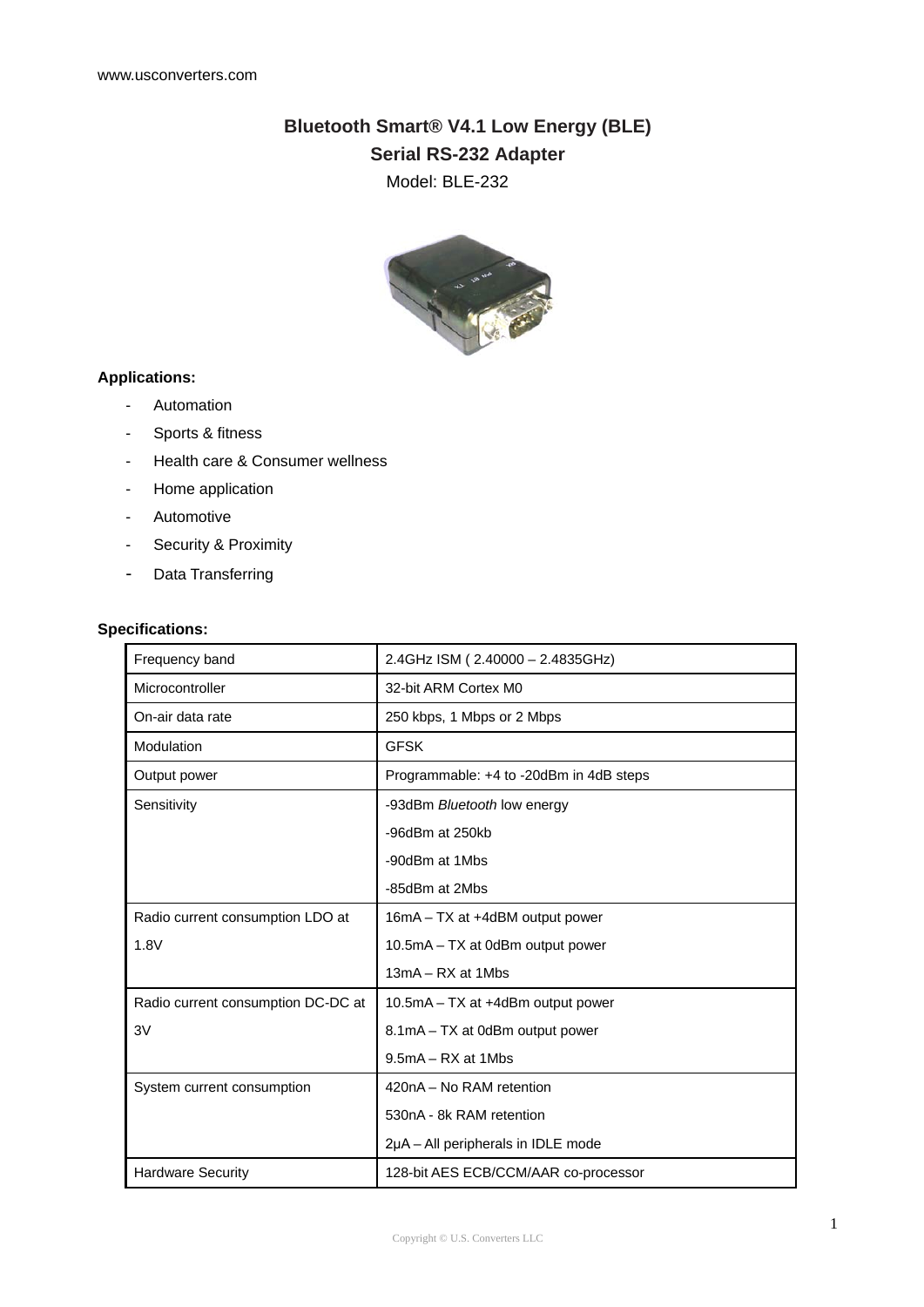www.usconverters.com

**System Architecture:**



## **GATT Service:**



## **Programming Interfaces:**

| <b>GATT</b>    | <b>UUID</b>                                             |
|----------------|---------------------------------------------------------|
|                | Serial BLE Service ba920001-d666-4d59-b141-05960b3a4ff7 |
| <b>TX Char</b> | ba920002-d666-4d59-b141-05960b3a4ff7                    |
| RX Char        | ba920003-d666-4d59-b141-05960b3a4ff7                    |
| Config Char    | ba920004-d666-4d59-b141-05960b3a4ff7                    |

# **Configuration Command:**

| <b>Function</b>    | Command                                                              |
|--------------------|----------------------------------------------------------------------|
| Config Serial baud | <baud rate="">,8,<parity>,1,<flow control=""></flow></parity></baud> |
| rate               | ex. "115200,8,0,1,0" (baud rate 115200, no parity, no flow control)  |
| Pin code           | 123456                                                               |
| Change Device      | Iname= <device name=""></device>                                     |
| Name               | ex. "name=SerialBLE"                                                 |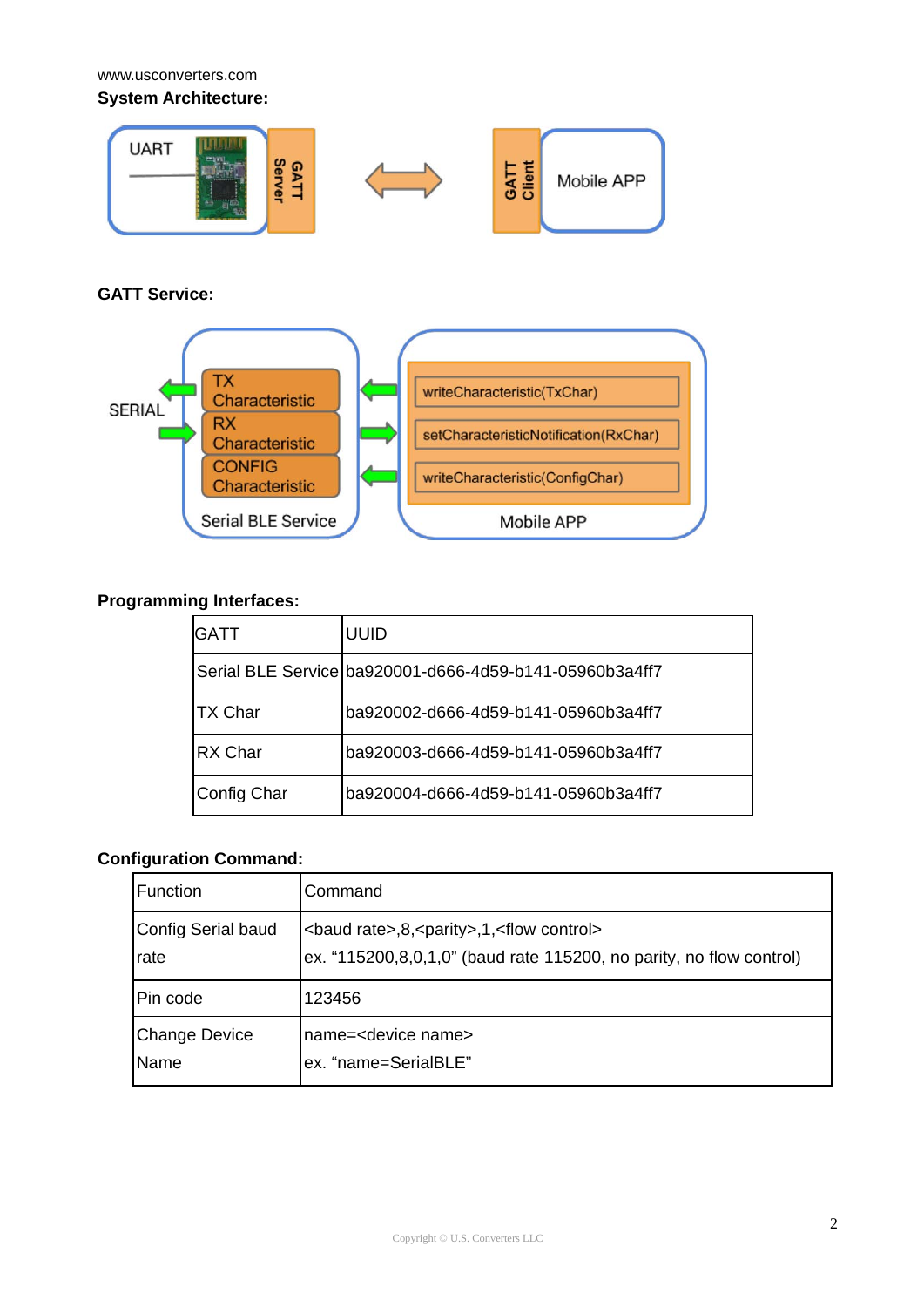

## **User Interfaces:**

- 1. DB9 Male
- 2. Micro USB (side): Power input
- 3. Slide switch (Rear side): DCE/DTE
- 4. Tact switch (Rear side): Reset to default setting

# **Pin-out Definition: (DB9 Male)**



# **Signals:**

| <b>Pin</b> | <b>Signal</b> | <b>DTE Direction</b> | <b>DCE Direction</b> | <b>Description</b>               |
|------------|---------------|----------------------|----------------------|----------------------------------|
|            | CD.           | Input                | Output               | Not connected                    |
| 2          | TxD.          | Output               | Input                | Transmitted data                 |
| 3          | <b>RxD</b>    | Input                | Output               | Received data                    |
| 4          | <b>DSR</b>    | Input                | Output               | Contact manufacturer to set this |
| 5          | <b>GND</b>    | N/A                  | N/A                  | Signal ground                    |
| 6          | DTR.          | Output               | Input                | Contact manufacturer to set this |
| 7          | CTS           | Input                | Output               | Clear to send                    |
| 8          | <b>RTS</b>    | Output               | Input                | Request to send (Default)        |
| 9          | Vcc           | Input                | Input                | Power supply (5VDC, 1.5A Max.)   |

Remark: DSR/DTR Connection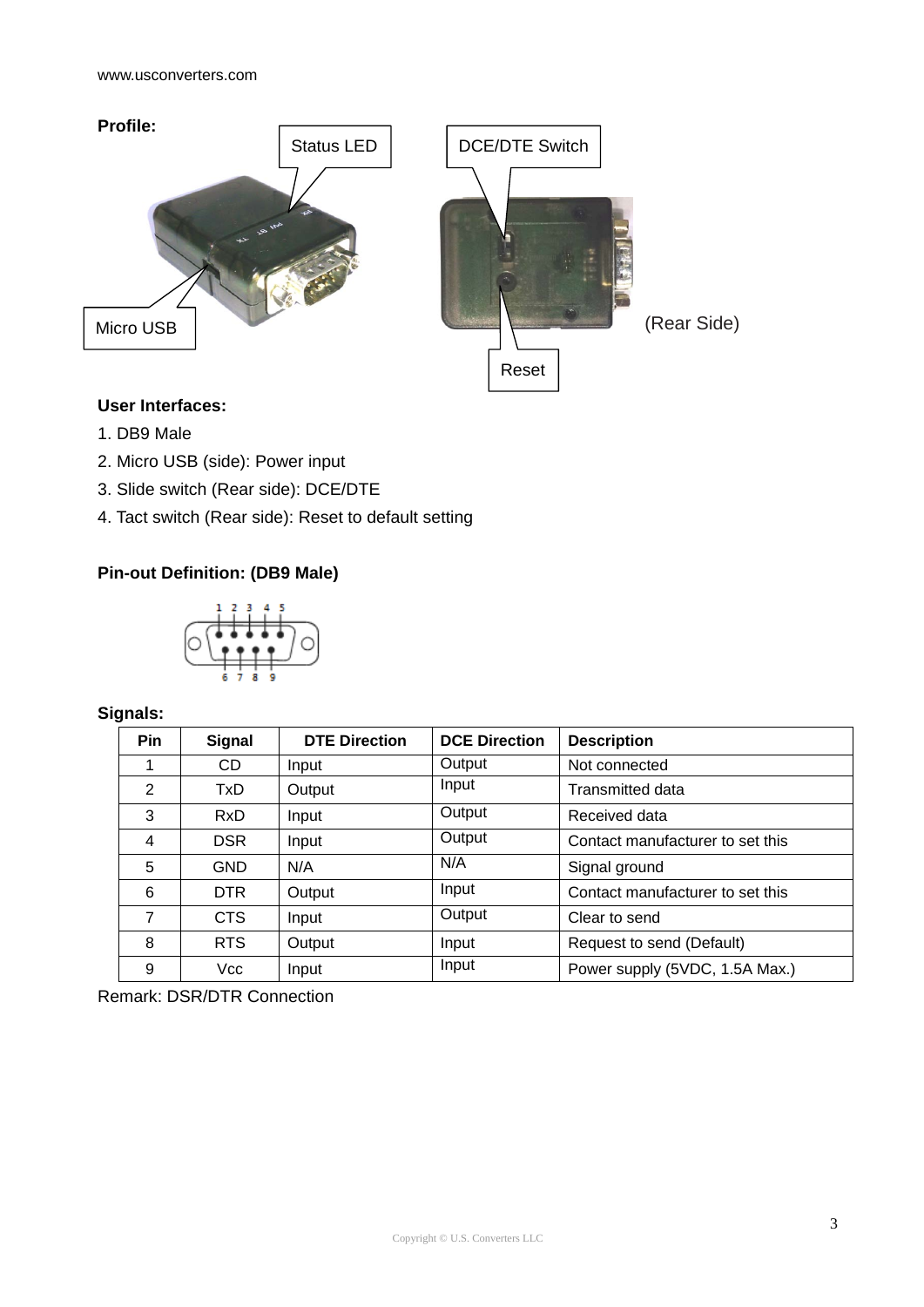| Original | and <b>Add</b>                                                                     |
|----------|------------------------------------------------------------------------------------|
|          | Original Pin $2 < - \rightarrow$ Add Pin 2                                         |
|          | Original Pin $3 \leq -\geq$ Add Pin 3<br>Original Pin $7 < -\rightarrow$ Add Pin 4 |
|          | Original Pin $8 \leq -2$ Add Pin 6                                                 |

## **Configuration**

## **Android**

Please download the APP from:

https://play.google.com/store/apps/details?id=tw.com.uconnect.serialble&hl=en Screenshots:

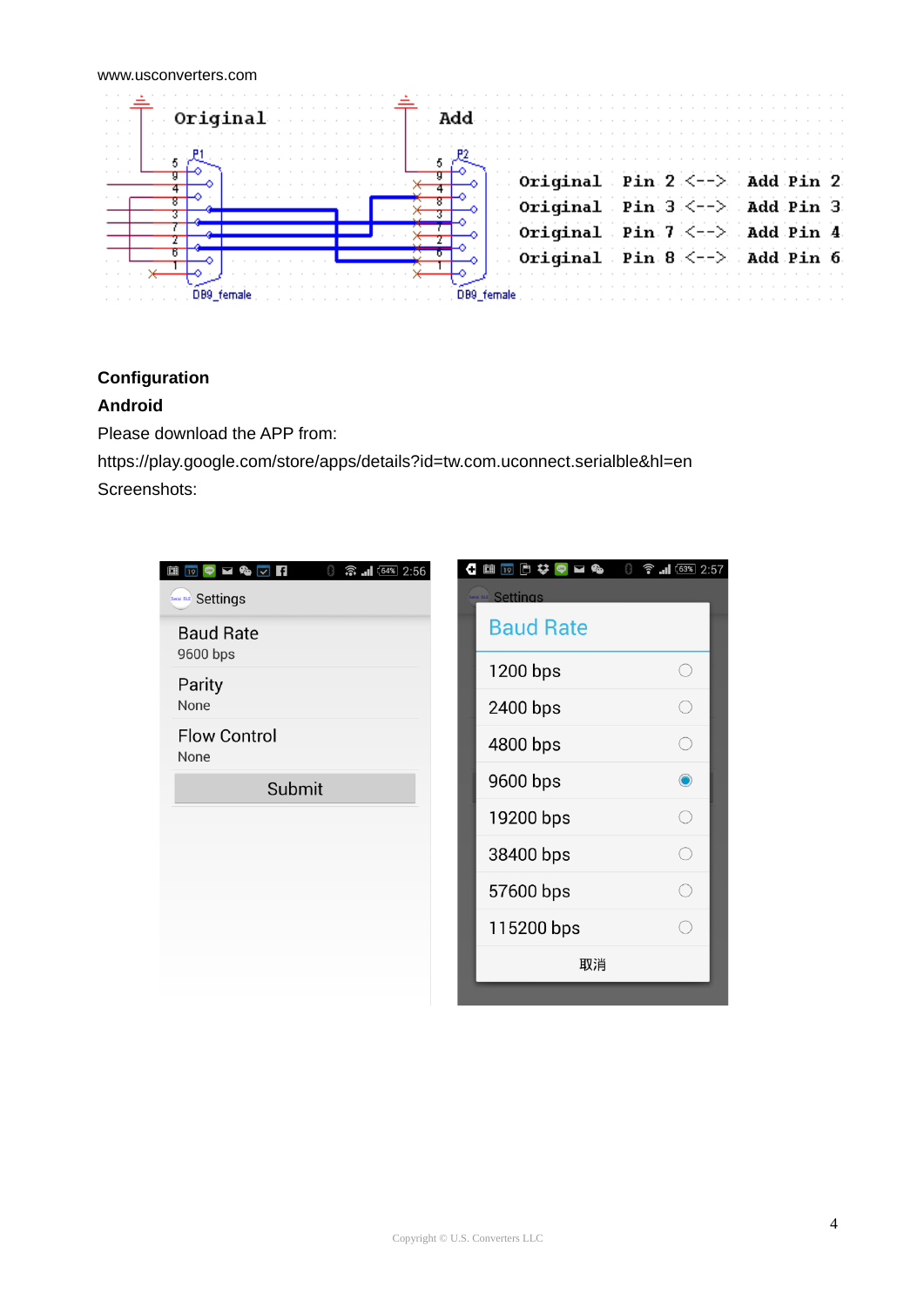| $\blacksquare$ 19 $\heartsuit$ $\blacktriangleright$ $\heartsuit$ $\heartsuit$ $\blacksquare$<br>● 盒  1 (63% 2:57 | 19 9 <b>2 &amp; 7 F</b><br>● 1 63% 2:58<br>0<br>餔 |
|-------------------------------------------------------------------------------------------------------------------|---------------------------------------------------|
| <b>Settlings</b>                                                                                                  | <b>SewiBLE</b> Settings                           |
| <b>Baud Rate</b><br>9600 bps                                                                                      | <b>Baud Rate</b><br>9600 bps                      |
| Parity<br>None                                                                                                    | Parity<br>None                                    |
| <b>Parity</b>                                                                                                     | <b>Flow Control</b>                               |
| None<br>$\bullet$                                                                                                 | None<br>$\bullet$                                 |
| Even                                                                                                              | Hardware                                          |
| 取消                                                                                                                | 取消                                                |
|                                                                                                                   |                                                   |
|                                                                                                                   |                                                   |
|                                                                                                                   |                                                   |
|                                                                                                                   |                                                   |